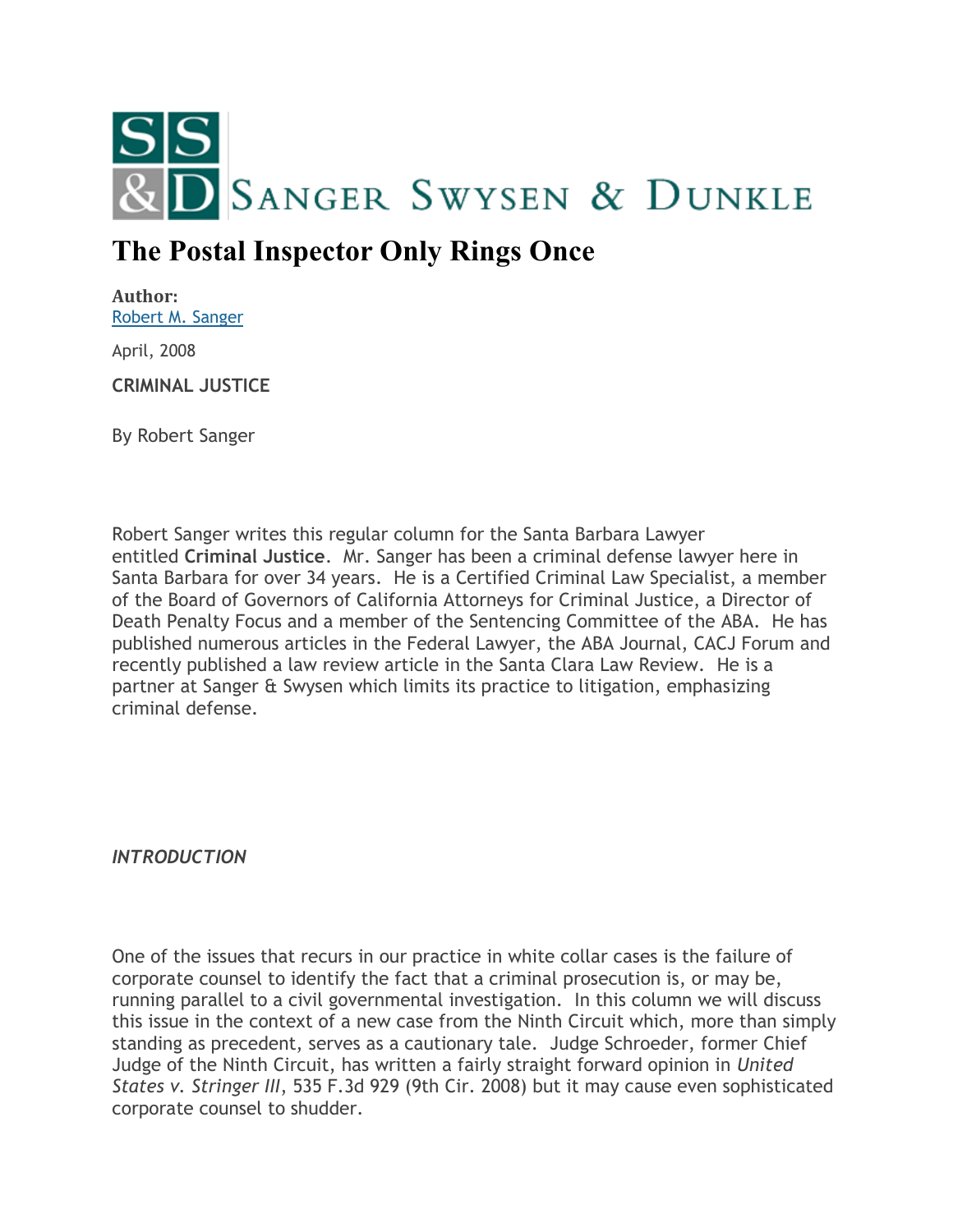## *THE POSTAL INSPECTOR ONLY RINGS ONCE*

Unlike the postman who always rings twice, government criminal investigators may only ring once or not at all. That is to say, it is critical that corporate counsel be acutely aware of any signs that a criminal investigation is, or may be, under way. I have used this metaphor before but it takes on even more urgent significance in light of the *Stringer* case. The consequence of not being attentive to a possible secret parallel criminal investigation is that important constitutional rights may be waived, incriminating evidence and statements may be given and, in general, a criminal prosecution may gain momentum where it could have been dealt with at an earlier stage. In addition, the lawyer who does not see this possibility may faces consequences her or himself if a criminal case does ensue.

In *Stringer*, that is exactly what happened. A corporation believed that it was being investigated by the SEC and that the investigation was civil in nature. The corporation brought in outside civil counsel with expertise in SEC matters. That counsel represented the corporation and two officers. In the course of her representation she voluntarily disclosed documents, allowed individuals to incriminate themselves and did not believe she had a conflict. She evidently did not consider that all of the testimony of her clients and documents she produced might be going from the SEC investigators directly to the United States Attorneys Office (USAO). In fact, the SEC was secretly providing everything to the USAO and a criminal investigation was running parallel to the civil case.

Two important points before going on: 1) counsel in *Stringer* was apparently sophisticated counsel with a background in SEC investigations; and 2) this happens all the time. I have seen the *Stringer* scenario unfold many times in my career, often with big firm, experienced outside counsel. Because most of the investigations do not result in criminal referrals, such lawyers are often simply caught unawares when there is a referral to the USAO. By the time criminal defense counsel gets involved, there is a paper trail that is embarrassing and irreversible. The criminal prosecutors have gained tremendous and, it may be argued, unfair, advantage. Individuals, and even the company, have been irreparably harmed. What may have been resolved civilly is now inextricably headed toward indictment.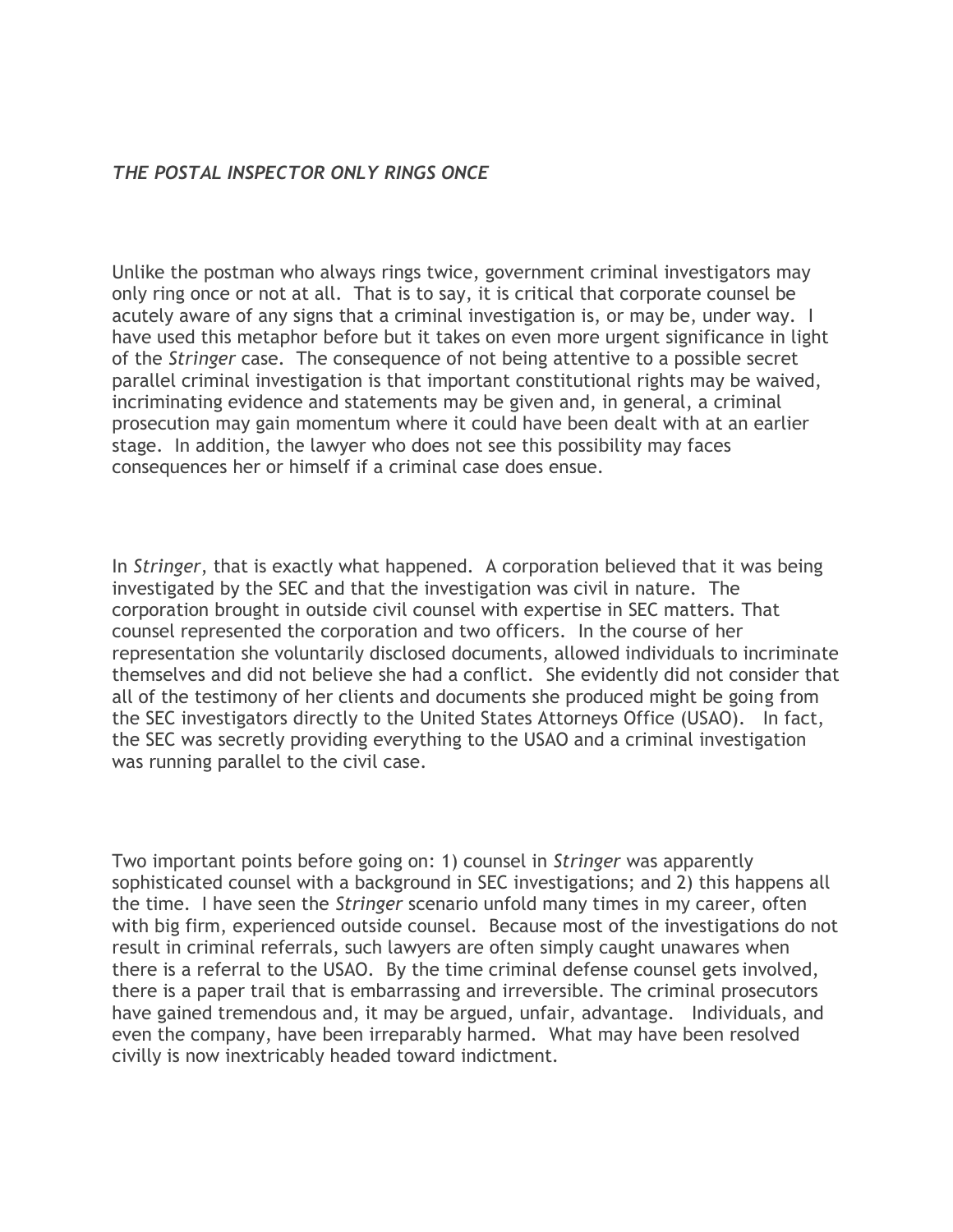As referenced by the postal inspector metaphor, it is not just the SEC that can make secret referrals to the USAO or law enforcement. Virtually any government agency can serve as the stalking horse for a parallel and undisclosed criminal investigation. We have seen this with agencies such as the FTC, the Department of the Interior, the FDA, the State Department, the EPA and others. In a typical scenario, a regulatory agency steps in and makes contact with corporate officials. In house counsel gets involved. A corporate internal investigation is commenced by the company itself. Outside counsel with experience in regulatory matters is often engaged. Statements are made to federal investigators. Documents are produced. Several individuals are represented by the same corporate or outside counsel. Unbeknownst to the attorneys, the information is then referred to the FBI or other criminal investigation division special agents and ultimately to the USAO for indictment and prosecution.

*SEC FORM 1662*

What makes *Stringer* even more dramatic is that it is an SEC case. The SEC has a very formal approach to investigations. They have Staff Attorneys who serve as investigators, they have formal orders of investigation and they take "investigative" statements in the form of depositions. They do not criminally prosecute anyone. At most, they commence civil enforcement actions. However, they are fairly clear that they can refer a matter to the FBI and the USAO for criminal investigation and prosecution. Nevertheless, experienced SEC lawyers, as in *Stringer*, somehow allow themselves to be led down the garden path and to not take the possibility of criminal action seriously.

Presently, the SEC not only orally advises subjects being interviewed but they provide each subject with SEC Form 1662. It expressly advises subjects of their right against self-incrimination and states that the information being developed in the investigation can be sent confidentially to other federal, state or local agencies for criminal prosecution. Form  $1662<sub>11</sub>$  $1662<sub>11</sub>$  $1662<sub>11</sub>$  is worth quoting in relevant part:

Routine Uses of Information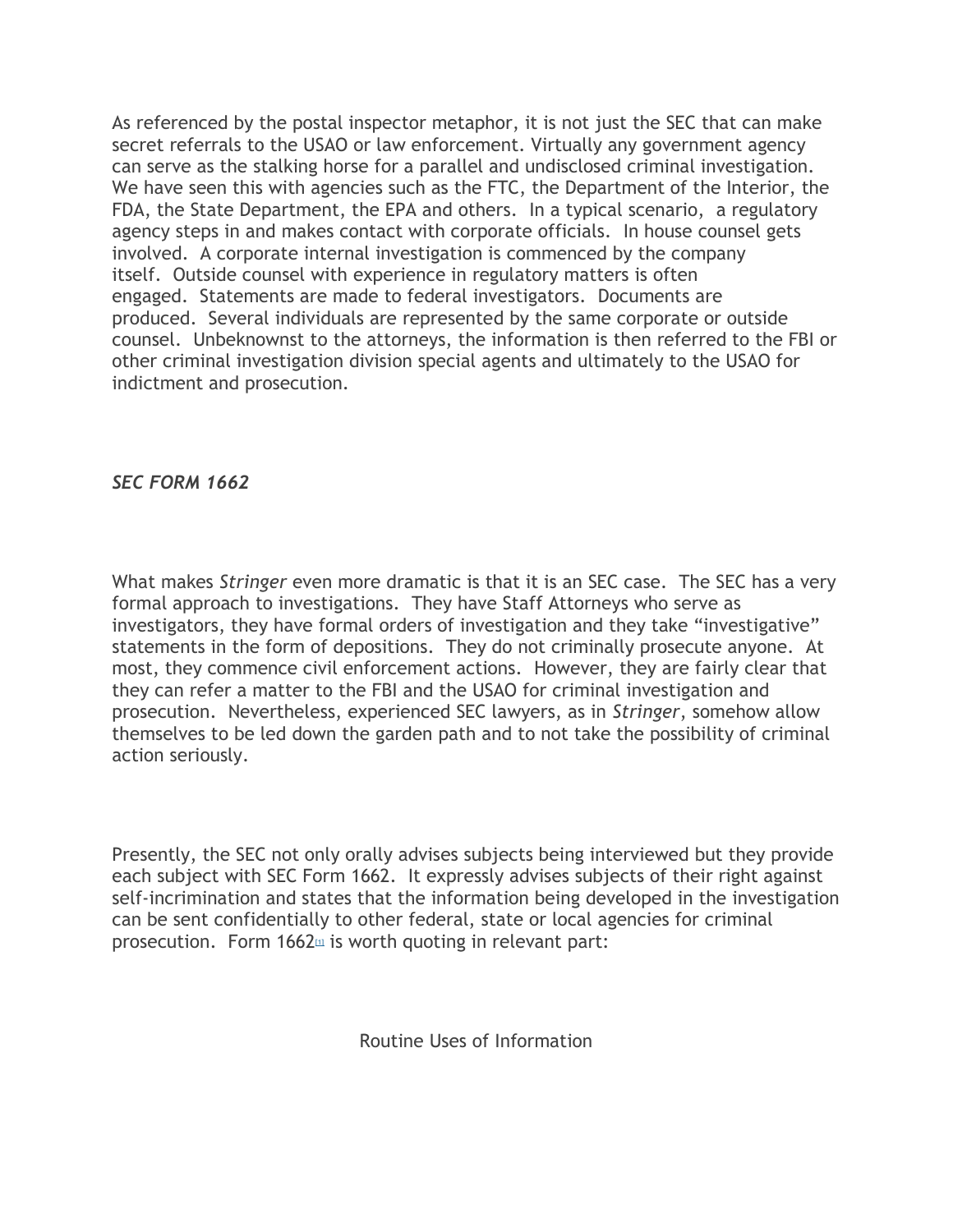The Commission often makes its files available to other governmental agencies, particularly United States Attorneys and state prosecutors. There is a likelihood that information supplied by you will be made available to such agencies where appropriate. Whether or not the Commission makes its files available to other governmental agencies is, in general, a confidential matter

between the Commission and such other governmental agencies.

Set forth below is a list of the routine uses which may be made of the information furnished.

1. To coordinate law enforcement activities between the SEC and other federal, state, local or foreign law enforcement agencies, securities selfregulatory organizations, and foreign securities authorities.

2. By SEC personnel for purposes of investigating possible violations of, or to conduct investigations authorized by, the federal securities laws.

3. Where there is an indication of a violation or potential violation of law, whether civil, criminal or regulatory in nature, and whether arising by general statute or particular program statute, or by regulation, rule or order issued pursuant thereto, the relevant records in the system of records may be referred to the appropriate agency, whether federal, state, or local, a foreign governmental authority or foreign securities authority, or a securities selfregulatory organization charged with the responsibility of investigating or prosecuting such violation or charged with enforcing or implementing the statute or rule, regulation or order issued pursuant thereto.

Why would experienced counsel still represent multiple subjects, allow them to incriminate themselves and not prepare for a possible criminal indictment? I suppose it is human nature to want to think things will work out and to want to appear cooperative. It may be that former SEC lawyers may also think that they can remain members of the "group" and work with their former colleagues. The fact is that many cases are resolved civilly but, the devastating fact also is that there are many criminal referrals to the USAO which result in parallel secret criminal investigations and, ultimately, public criminal indictments.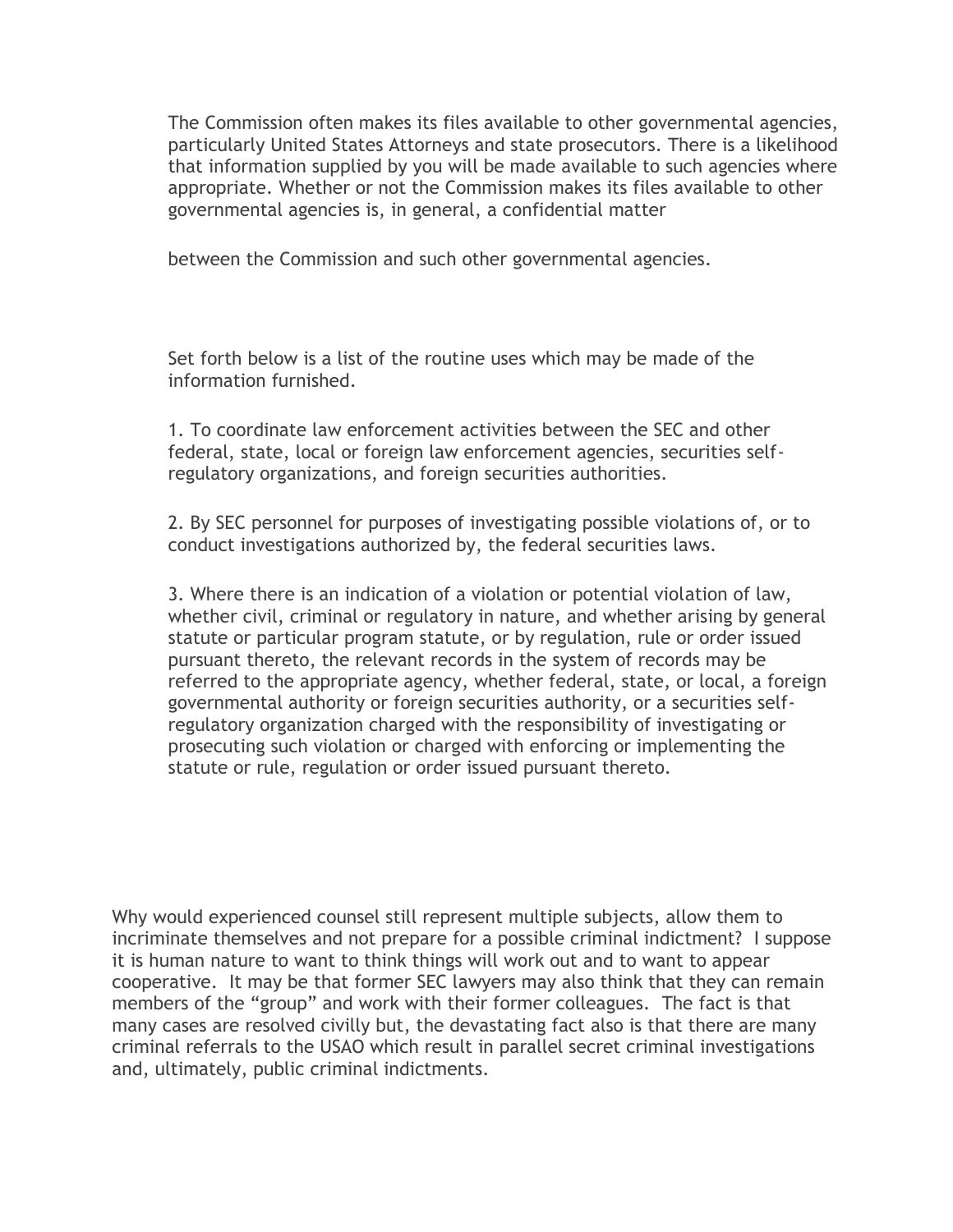## *STRINGER AS A CAUTIONARY TALE*

The nice thing about reading the advance sheets is that we can learn from the mistakes of others. This is not *schadenfreude*; this is the legitimate purpose of the study of law. We are not here to be gratuitously judgmental in second guessing the conduct of the lawyer in *Stringer.* We are simply here to learn from it. In fact, in fairness to that lawyer, District Court Judge Ancer Haggerty, the trial court Judge in *Stringer,* sided with the defendants and found the government's conduct reprehensible. He said: "The USAO spent years hiding behind the civil investigation to obtain evidence, avoid criminal discovery rules, and avoid constitutional protections." (408 F. Supp. 2d 1083 at 1089 (D. Or. 2006)). Despite the clear warnings of SEC Form 1662, he suppressed evidence and dismissed the indictment.

However, the Ninth Circuit opinion, reversing Judge Haggerty, (*United States v. Stringer [I](#page-5-1)II*<sup>2</sup> is the law of the Circuit and sets forth exactly what corporate counsel's expectations should be regarding secret parallel criminal investigations. In essence, Judge Schroeder's opinion holds that 1) Form 1662 gives sufficient notice to the individuals and their attorney that "Defendant have forfeited any claims that the use of their testimony against them in the criminal proceedings violates the privilege against self-incrimination." (Id. at 3560); 2) There was no violation of due process in that "the SEC investigation was a bona fide civil investigation" despite the fact that information was freely exchanged with the USAO. (Id. at 3562); 3) The government did not improperly mislead the individuals or their joint attorney into believing that there was no parallel criminal investigation. (Id. at 362-64); and 4) The fact that the attorney, who represented the individuals and the corporation, turned over incriminating information at the request of the government "does not constitute deliberate intrusion on the part of the government when the attorney complies." (Id. at 3567).

This is now the leading case in the Ninth Circuit and counsel has to plan accordingly. Of course, if confronted with a similar situation where the lawyer had already blundered, we would look for a basis to distinguish this case. There is general law permitting an attack on the government's conduct if there had been more evidence of deceit or trickery in concealing the criminal investigation or other behavior that undercut the advisement to the individuals of their constitutional rights. Nevertheless, going forward, corporate counsel and outside lawyers advising